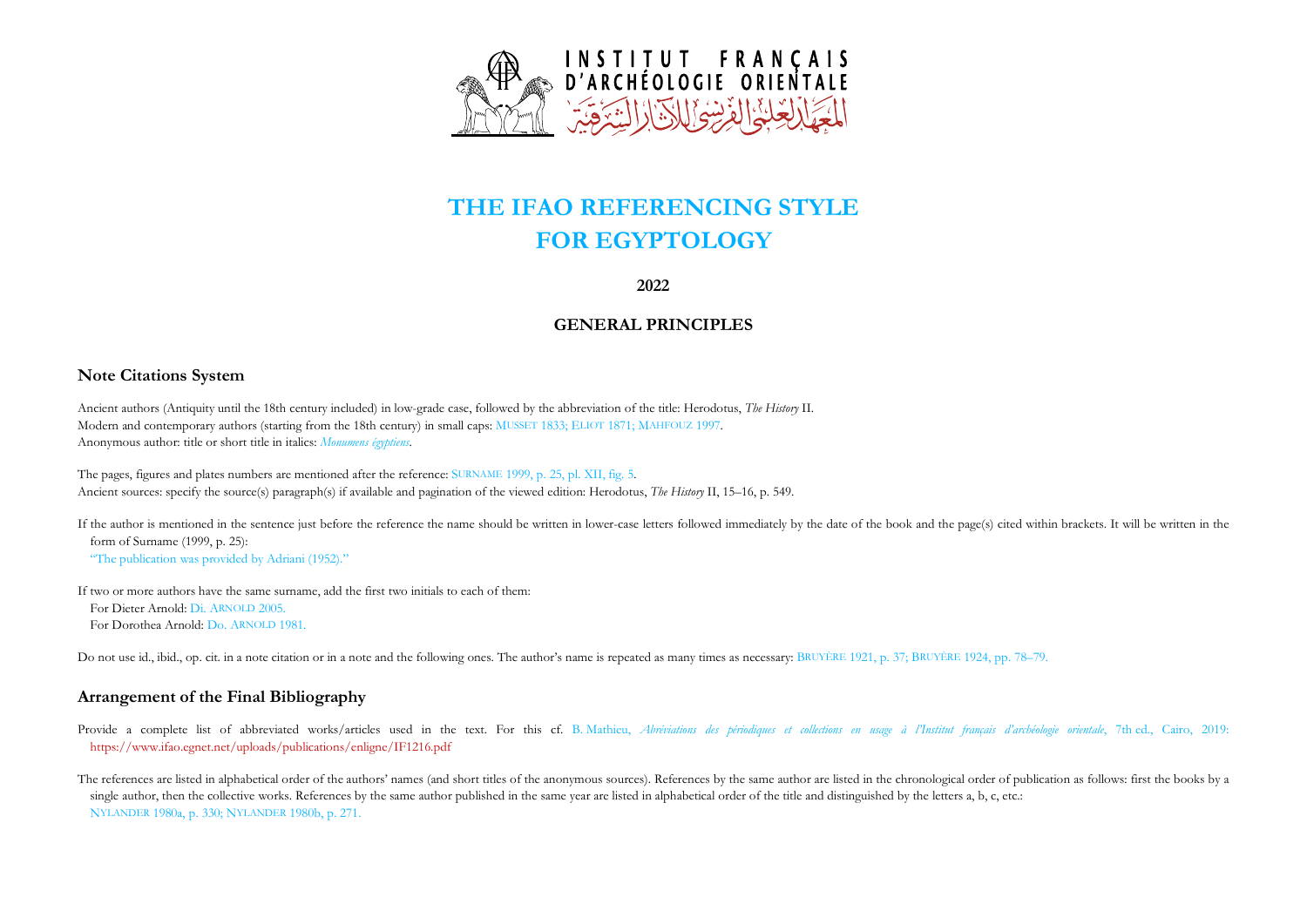The basic form to cite a book in a bibliography is as follows: first, before the complete reference, repeat the author's surname or the work's title as presented in footnotes. Then put the complete reference in the order d below:

"author" in the form of initials + surname in lowercase followed by a comma;

"full title" in italics followed by a comma;

"the edition if not the first" followed by a comma;

"place of publication" followed by a comma (if there are several cities to the same publisher, use a comma to separate places of publication);

English titles: capitalise the first word of the title/subtitle and all nouns, pronouns, adjectives, verbs and adverbs but not articles (a/an/the), conjunctions (but/and/or, etc.) and short prepositions (to/on/for/with, et prepositions (more than 4 letters) may be capitalised such as "between" or "throughout":

*Catalogue of Egyptian Religious Papyri in The British Museum: Copies of the Book PR(T)-M-HRW from the XVIIIth to the XXIIrd Dynasty*, part I: *Description of Papyri with Text.* German, French, Italian (etc.) titles: capitalise the first word of the title/subtitle; the usual rules of each language apply to the rest of the title: Le soufisme à l'époque ottomane, XVI<sup>e</sup>-XVIII° siècle; Das esoterische Ägypten: Das geheime Wissen der Ägypter und sein Einfluss auf das Abendland.

"date of publication" followed by a full stop.

**KEMP 1992** 

B.J. Kemp, *Ancient Egypt: Anatomy of a Civilization*, London, 1992.

#### Titles and subtitles:

The title and subtitle are separated by colons in English and German references; in case of a further subdivision, use an em dash between the title and subtitle and colons between the two parts of the title or subtitle. *Egyptian Religion: The Last Thousand Years – Studies Dedicated to the Memory of Jan Quaegebeur.*

The title and subtitle are separated by a point in French and Italian references; in case of a further subdivision, use colons (after a non-breaking space) between the two parts of the subtitle: *Le site monastique copte des Kellia : sources historiques et explorations archéologiques. Actes du colloque de Genève, 13 au 15 août 1984.*

Except for the title, a bibliography of an English article is to be provided according to the Anglo-Saxon standards: author's initial after the surname; double quotation marks (""); dash (-) between pages and dates; Englis of the place of publication.

For web pages, only capitalise the first word (and any proper nouns). Never change the capitalisation within a URL as it will cease to work: For the cost of placing an advert, see the *Gazette* website's *Classified advertising* page.

For the cost of placing an advert, see www.ox.ac.uk/gazette/classifiedadvertising

#### Examples of references from a French article:

M.S. Venit, *Monumental Tombs of Ancient Alexandria: The Theater of the Dead*, Cambridge, 2002, p. 69-70. A. Hussein, *Le sanctuaire rupestre de Pyiris à Ayn al-Labakha*, MIFAO 116, Le Caire, 2000, pl. 3-4, fig. 18-22, p. 30-31.

#### The same references in an English article:

M.S. Venit, *Monumental Tombs of Ancient Alexandria: The Theater of the Dead*, Cambridge, 2002, pp. 69–70. A. Hussein, *Le sanctuaire rupestre de Pyiris à Ayn al-Labakha*, MIFAO 116, Cairo, 2000, pl. 3–4, figs. 18–22, pp. 30–31.

#### Pagination :

The complete pagination of an article has to be given in the bibliography (there is no need to repeat the complete pagination in the footnotes).

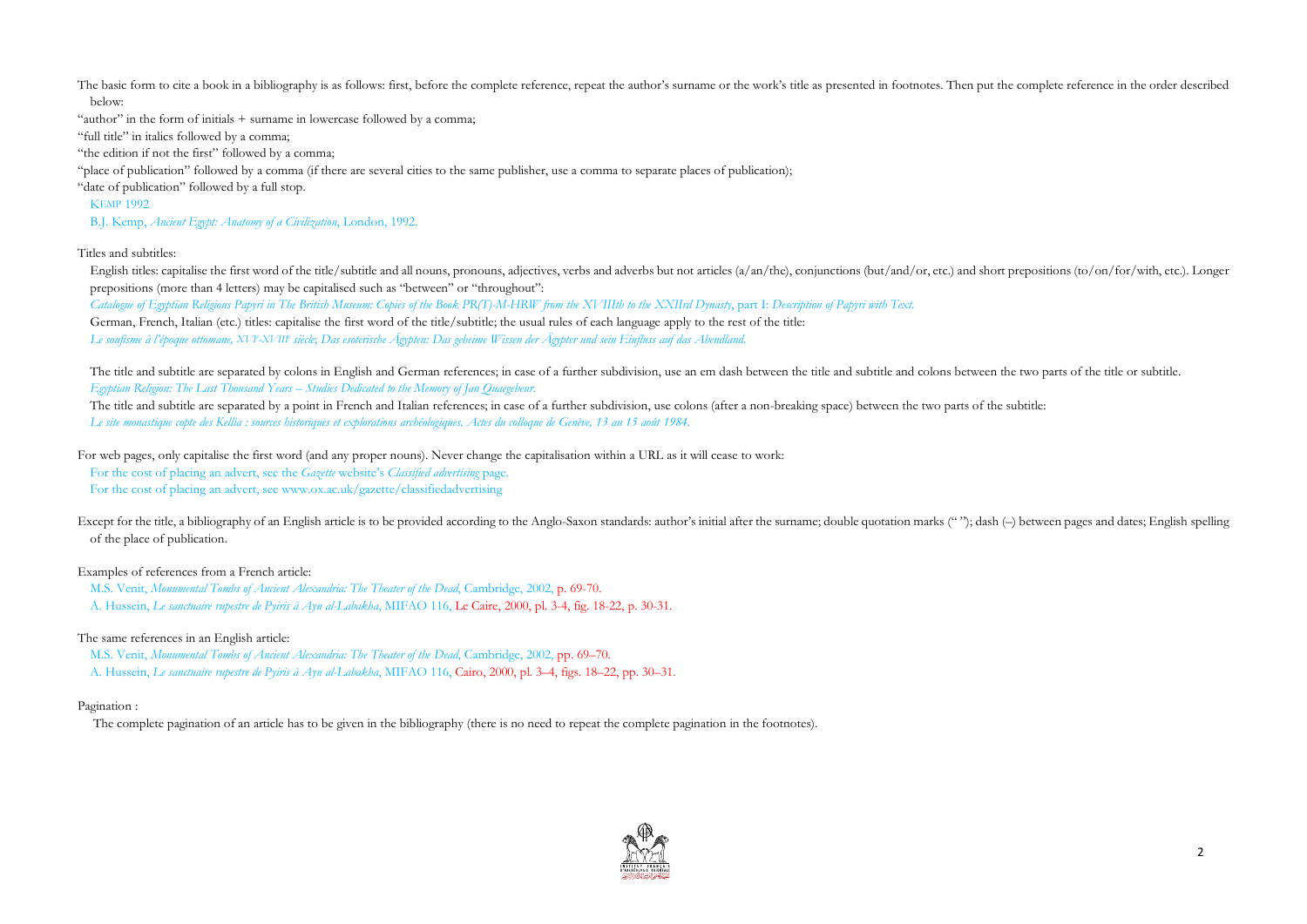# **Common Abbreviations Used in Note Citations and Bibliographies**

A handful of common abbreviations generally remain lower case when used at the beginning of a note citation (*ca.*, e.g., i.e., l., ll., p., pp.).

| $AH = \text{anno} \text{hegirae}$ (in the year of Hijrah)                 | fol., fols. $=$ folio(s)                   | q.v. $=$ quod vide (which                       |
|---------------------------------------------------------------------------|--------------------------------------------|-------------------------------------------------|
| $add. = addendum, addenda$                                                | f., ff. $=$ and following line(s), page(s) | $qq.v. \equiv$ quae vide $\equiv$ (wh           |
| $Ann. = Annals$                                                           | $fasc. = fascicle$                         | source)                                         |
| $app., app. = appendix, appendices$                                       | fig., figs. $=$ figure(s)                  | $r = recto$                                     |
| art., arts. $=$ article(s)                                                | fragm. $=$ fragment                        | rev. $=$ revised by                             |
| bk., bks. $=$ book(s)                                                     | i.e. $= id$ <i>est</i> (that is)           | s, ss. or sect. $=$ section                     |
| $ca. = circa (around)$                                                    | illus. $=$ illustrated, illustration(s)    | s.v./s.vv. $=$ sub verbo $\Omega$               |
| $chap. = chapter$                                                         | $introd. = introduction, introductor$      | dictionary)                                     |
| $col., \ncols. = column(s)$                                               | $l, ll = line(s)$                          | $seq. = \textit{sequences}, \textit{sequiturg}$ |
| comp., comps. $=$ compiler(s)                                             | $Ms, Mss = manuscript(s)$                  | $seqq. = \textit{sequences}, \textit{sequent}$  |
| e.g. $=$ <i>exempli gratia</i> , for example (comma before but not after) | $n, nn. = note(s)$                         | $suppl. = supplement, s$                        |
| ed. (before $name(s)$ ) = edited by one or multiple authors               | $n$ .pag. $=$ no pagination                | $trans. = translated (by)$                      |
| $ed. =$ edition (2nd ed. $=$ second edition)                              | $no., nos. = number(s)$                    | $v = \text{verso}(s)$                           |
| ed., eds. $=$ editor(s)                                                   | $p$ ., $pp = page/pages$                   | $v_{\cdot}$ , vv. = verse(s)                    |
| $encycl. = encyclopaedia$                                                 | par., pars. $=$ paragraph(s)               | $fv = folio$ verso, on the b                    |
| et al. $= et \text{ alii}$ (and others)                                   | $pl. = plate(s)$                           | vol., vols. $=$ volume(s)                       |
| $etc. = et \text{ cetera}$ (and other things)                             | $\text{pref.}$ = preface, preface by       | $vs = versus$                                   |



 $q_0$  see = *refers* to one place or source) which see  $=$  refers to more than one place or

 $sn(s)$ or *sub voce* (under the specified word, as in

gue (and following item) *unturque* (and following items) supplementary y); translation; translator

back of the page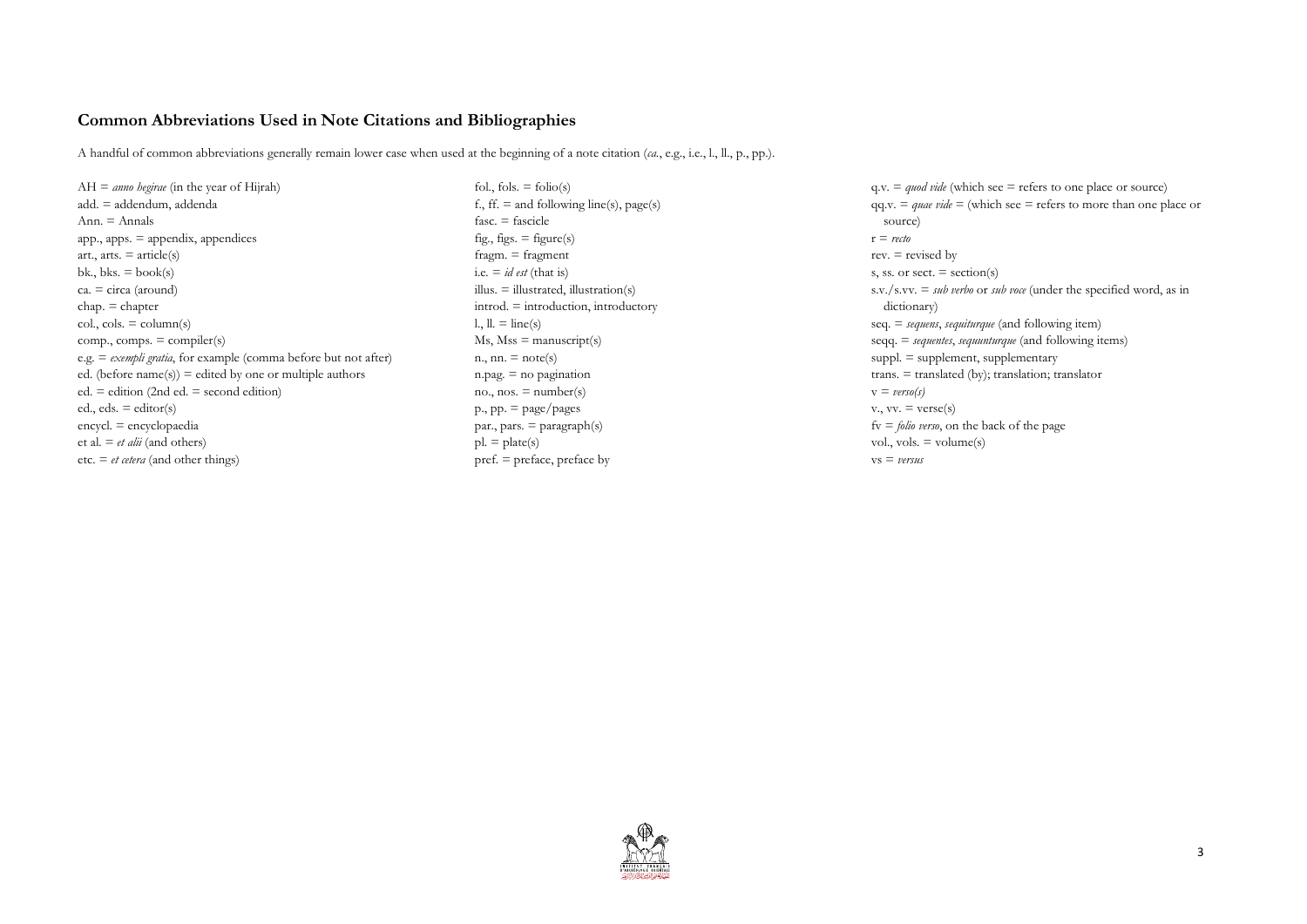|                                            | <b>Note Citations System</b>                                                                                                                                                                                           | <b>Presentation of the Final Bibliography</b>                                                                                                                                                                                                                                                                                     |
|--------------------------------------------|------------------------------------------------------------------------------------------------------------------------------------------------------------------------------------------------------------------------|-----------------------------------------------------------------------------------------------------------------------------------------------------------------------------------------------------------------------------------------------------------------------------------------------------------------------------------|
| Monograph with<br>a single author          | Put the name of the author in small<br>capitals, followed by the year of<br>publication:<br>GRAJETZKI 2014.                                                                                                            | Put the name of the author in lowercase followed by the initial, the title in italics, the place of publication and the date:<br>GRAJETZKI 2014<br>W. Grajetzki, Tomb Treasures of the Middle Kingdom: The Archaeology of Female Burials, Philadelphia, 2014.                                                                     |
| Ancient source<br>(book or text<br>corpus) | Specify in lowercase the name of<br>the author, followed by the title<br>or abbreviation of the title:<br>Herodotus, The History II.<br>Arabic source: check the IFAO<br>referencing style for Arabic<br>publications. | The author's name should be put in lowercase followed by the source's title, initial and name of the editor and/or tra<br>"(eds.)", "(trans.)", place of publication, year of publication:<br>Herodotus, The History<br>Herodotus, The History, D. Grene (trans.), Chicago, 1987.                                                 |
| Anonymous source                           | In the case of an anonymous<br>source, specify the full title or its<br>usual or accepted abbreviation:<br>Monumens égyptiens                                                                                          | It the author of the source is unknown:<br>Monumens égyptiens consistant en obélisques, pyramides, chambres sépulcrales, statues d'idoles et de prêtres, en momies, en grand nombr<br>en sacrifices, en animaux qu'elle adorait &c. Le tout gravé sur deux cens planches qui renferment environ sept cens sujets avec leurs expli |
| Reissue                                    | Indicate the date of the original<br>edition and then the date of the<br>edition consulted in brackets:<br>ČERNÝ 1973 (ed. 2001).                                                                                      | In the full reference, give the date of the original edition in brackets after the title, as well as the date of the edition<br>brackets:<br>ČERNÝ 1973 (ed. 2001)<br>J. Černý, A Community of Workmen at Thebes in the Ramesside Period (1973), BiEtud 50, Cairo, 2001 (3rd ed.).                                                |



/or translator with the mention of "(ed.)",

*Monumens égyptiens consistant en obélisques, pyramides, chambres sépulcrales, statues d'idoles et de prêtres, en momies, en grand nombre de divinités de cette nation, en bas-reliefs, en sacrifices, en animaux qu'elle adorait &c. Le tout gravé sur deux cens planches qui renferment environ sept cens sujets avec leurs explications historiques*, Rome, 1791.

In the issue number in branch consulted, with the issue number in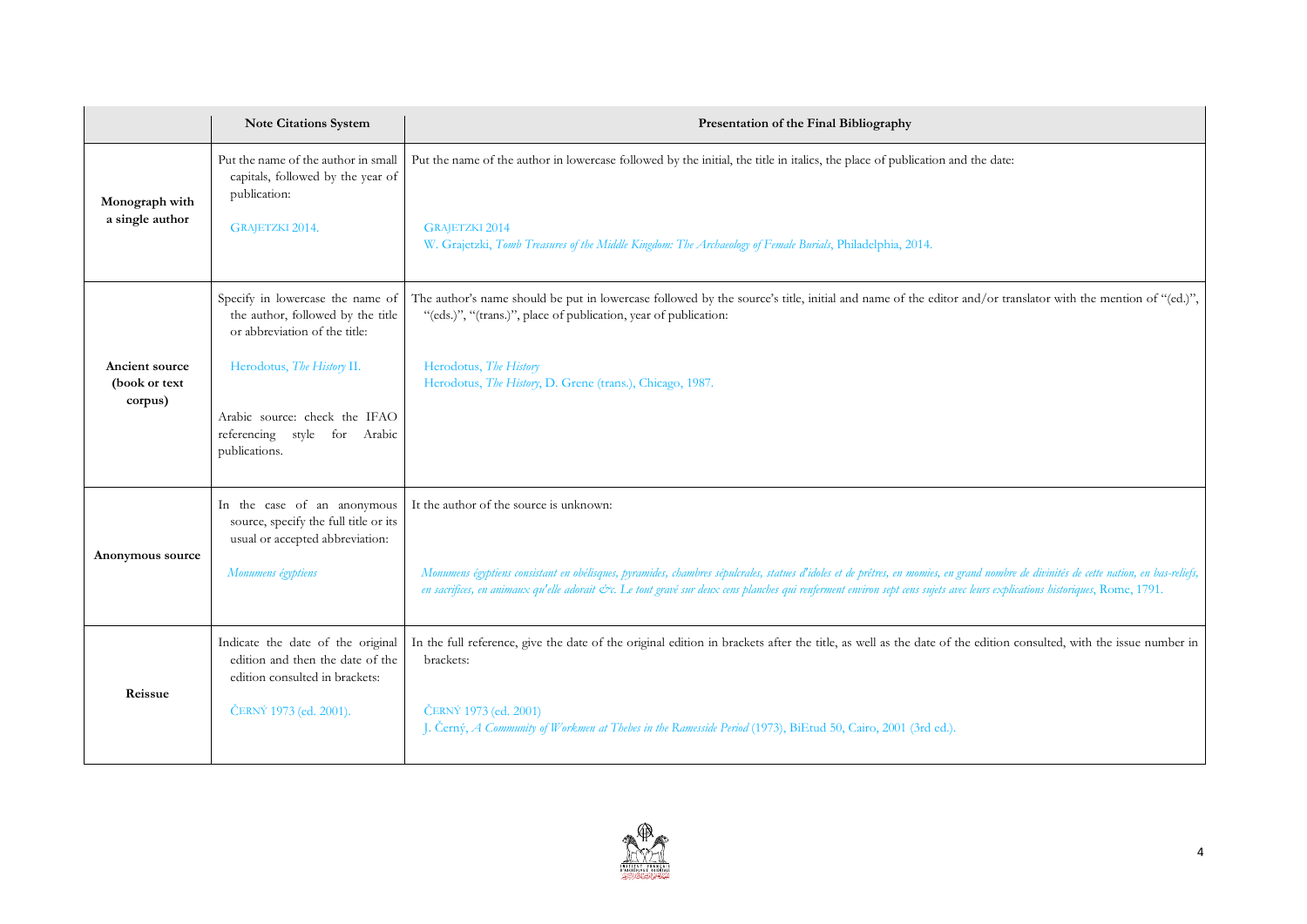V.G. Callender, L. Bareš, M. Bárta, J. Janák, J. Krejčí (eds.), *Times, Signs and Pyramids: Studies in Honour of Miroslav Verner*, Prague, 2011.

c editor followed by "(ed.)" and the title of

|                                                             | <b>Note Citations System</b>                                                                                                                                           | Presentation of the Final Bibliography                                                                                                                                                                 |
|-------------------------------------------------------------|------------------------------------------------------------------------------------------------------------------------------------------------------------------------|--------------------------------------------------------------------------------------------------------------------------------------------------------------------------------------------------------|
|                                                             | With two authors, names cited are<br>separated by a comma:                                                                                                             | With two authors, names cited are separated by a comma:                                                                                                                                                |
| <b>Collective work</b><br>(two or more than<br>two authors) | FIRTH, GUNN 1926.                                                                                                                                                      | FIRTH, GUNN 1926<br>C.M. Firth, B.G., Gunn, Teti Pyramid Cemeteries: Excavations at Saggara, Cairo, 1926.                                                                                              |
|                                                             | With more than two authors, only<br>cite the name of the first one and<br>add "et al." in roman. In case of<br>a collective work's editors add<br>(eds.) after et al.: | With more than two authors, expand <i>if possible</i> the names of all authors. In case of a collective work's editors add                                                                             |
|                                                             | CALLENDER et al. (eds.) 2011.                                                                                                                                          | CALLENDER et al. (eds.) 2011<br>V.G. Callender, L. Bareš, M. Bárta, J. Janák, J. Krejčí (eds.), Times, Signs and Pyramids: Studies in Honour of Mirosla                                                |
| Contribution to<br>a collective work                        | The page numbers are only given<br>in footnotes for clarification;<br>there is no need to repeat the full<br>pagination of the article:                                | Put the title of the contribution in double quotes followed by a comma, "in" in roman, the name of the scientific<br>the book in italics:                                                              |
|                                                             | MEADOWS 2020, p. 95.                                                                                                                                                   | <b>MEADOWS 2020</b><br>A.R. Meadows, "Weighing up the Coinage Reform of Ptolemy Philadelphus", in T. Faucher (ed.), Money Rules!<br>until the Beginning of Islam, BiEtud 176, Cairo, 2020, pp. 89-103. |
|                                                             |                                                                                                                                                                        | A fascicle, a volume or a part are to be mention just after the title of the book wich they belong, in Roman numer<br>fascicle):                                                                       |
| Fascicle, volume,<br>part                                   | DALMAN 2012.                                                                                                                                                           | DALMAN <sub>2012</sub><br>G. Dalman, "Index des monuments par numéro", in L. Nehmé (ed.), Atlas archéologique et épigraphique de Pétra,<br>Épigraphie & archéologie 1, Paris, 2012, pp. 751–790.       |
|                                                             |                                                                                                                                                                        | If the volume number is an integral part of the title, it is indicated in italics:                                                                                                                     |
|                                                             | JEUTHE 2012.                                                                                                                                                           | <b>JEUTHE 2012</b><br>C. Jeuthe, Balat X: Ein Werkstattkomplex im Palast der 1. Zwischenzeit in Ayn Asil, FIFAO 71, Cairo, 2012.                                                                       |



**i** (eds.) after the last name:

A.R. Meadows, "Weighing up the Coinage Reform of Ptolemy Philadelphus", in T. Faucher (ed.), *Money Rules! The Monetary Economy of Egypt, from Persians* 

erals (part) or arabic numerals (volume and

G. Dalman, "Index des monuments par numéro", in L. Nehmé (ed.), *Atlas archéologique et épigraphique de Pétra*, fasc. 1: *De Bāb as-Sīq au Wādī al-Farasah*,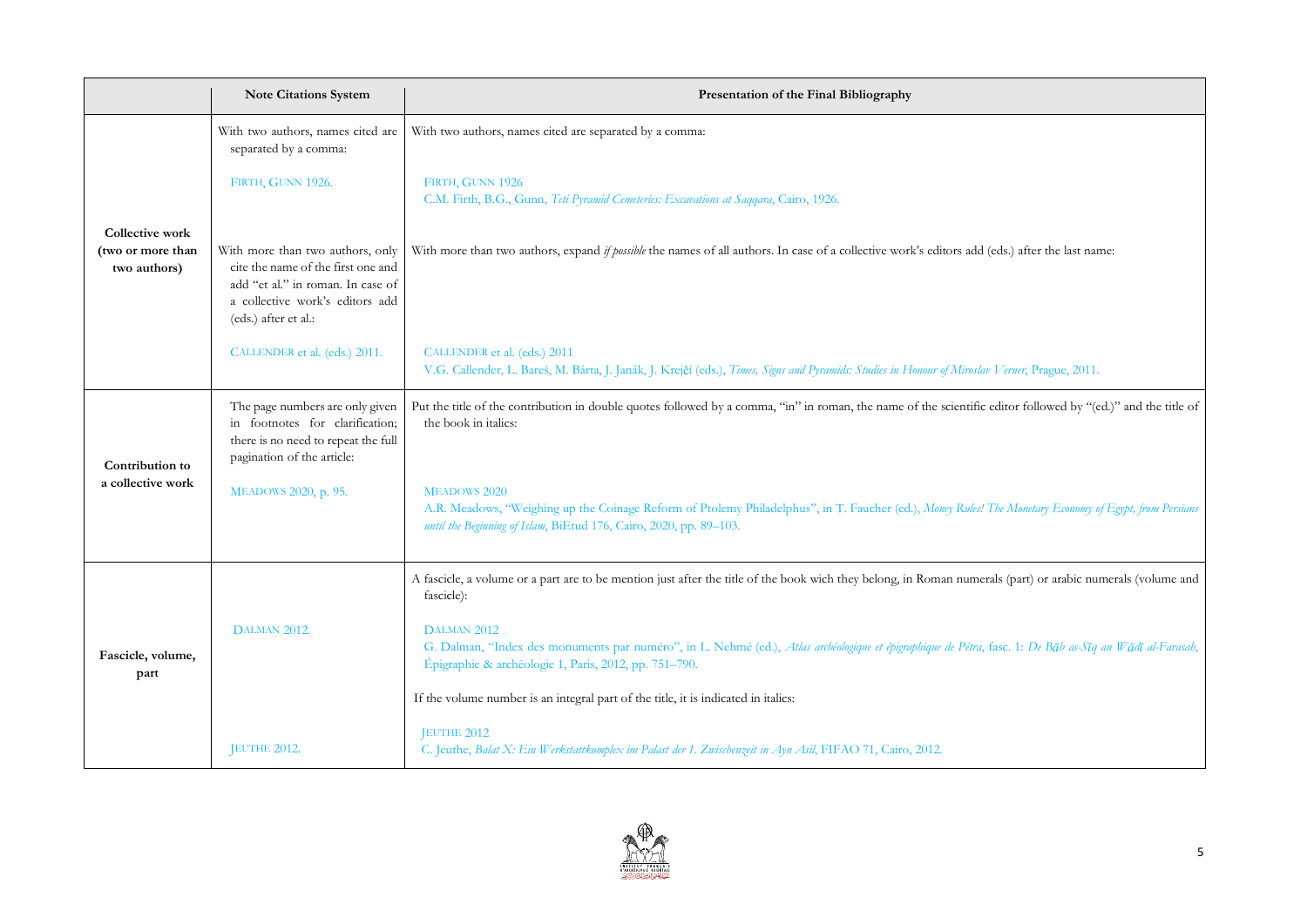|                           | <b>Note Citations System</b>                                                             | Presentation of the Final Bibliography                                                                                                                                                              |
|---------------------------|------------------------------------------------------------------------------------------|-----------------------------------------------------------------------------------------------------------------------------------------------------------------------------------------------------|
|                           |                                                                                          | To cite journals put the article in double quotes and the journal title in italics, followed by the volume number in ro<br>number after a slash), the date and the pages:                           |
| Journal's article         | <b>GALAN 2017.</b>                                                                       | GALÁN <sub>2017</sub><br>J.M. Galán, "Ahmose(-Sapair) in Dra Abu el Naga North", JEA 103/1, 2017, pp. 179-201.                                                                                      |
|                           |                                                                                          | Book reviews are treated as articles and the title of the book reviewed is shown in italics:                                                                                                        |
|                           | DE MEULENAERE 1996.                                                                      | DE MEULENAERE 1996<br>H. De Meulenaere, "Compte rendu de R. Schulz, Die Entwicklung und Bedeutung des kuboiden Statuentypus: eine Unt<br>HÄB 33-34, Hildesheim, 1992", CdE 71/143, 1996, pp. 87-91. |
|                           |                                                                                          | Mention the name of the journal in roman immediately followed by -Suppl, then the volume number in roman fol<br>(the journal's supplement is considered as a collection):                           |
| Journal's<br>supplement   | SAGONA (ed.) 2004.                                                                       | SAGONA (ed.) 2004<br>A. Sagona, A View from the Highlands, ANES-Suppl. 12, Leuven, 2004.                                                                                                            |
|                           |                                                                                          | Add in italics place and dates of the conference following the title of the book:                                                                                                                   |
| Conference<br>proceedings | RYHOLT (ed.) 2002.                                                                       | RYHOLT (ed.) 2002<br>K. Ryholt (ed.), Acts of the Seventh International Conference of Demotic Studies: Copenhagen, 23-27 August 1999, Copenl                                                        |
|                           |                                                                                          | If the words "Conference Acts" is not on the title page of the referenced book, they are composed in roman as in                                                                                    |
| Exhibition<br>catalogue   | Put the name of the author. If there<br>is no author, just put the<br>catalogue's title. | Add, after the title of the catalogue in italics, the mention of "Exhibition Catalogue" in roman, the place followed                                                                                |
|                           | BOURRIAU 1981.                                                                           | <b>BOURRIAU 1981</b><br>J. Bourriau, Umm el-Gaab: Pottery from the Nile Valley Before the Arab Conquest, Exhibition Catalogue, Fitzwilliam M<br>Cambridge, 1981.                                    |



roman (eventually followed by the fascicule H. De Meulenaere, "Compte rendu de R. Schulz, *Die Entwicklung und Bedeutung des kuboiden Statuentypus: eine Untersuchung zu den sogenannten "Würfelhockern"*, bllowed by the place, the date and the pages

K. Ryholt (ed.), *Acts of the Seventh International Conference of Demotic Studies: Copenhagen, 23–27 August 1999*, Copenhagen, 2002.

in the case of an exhibition catalogue.

d by the dates of the event:

J. Bourriau, *Umm el-Gaab: Pottery from the Nile Valley Before the Arab Conquest*, Exhibition Catalogue, Fitzwilliam Museum, Cambridge, 6 Oct.–11 Dec. 1981,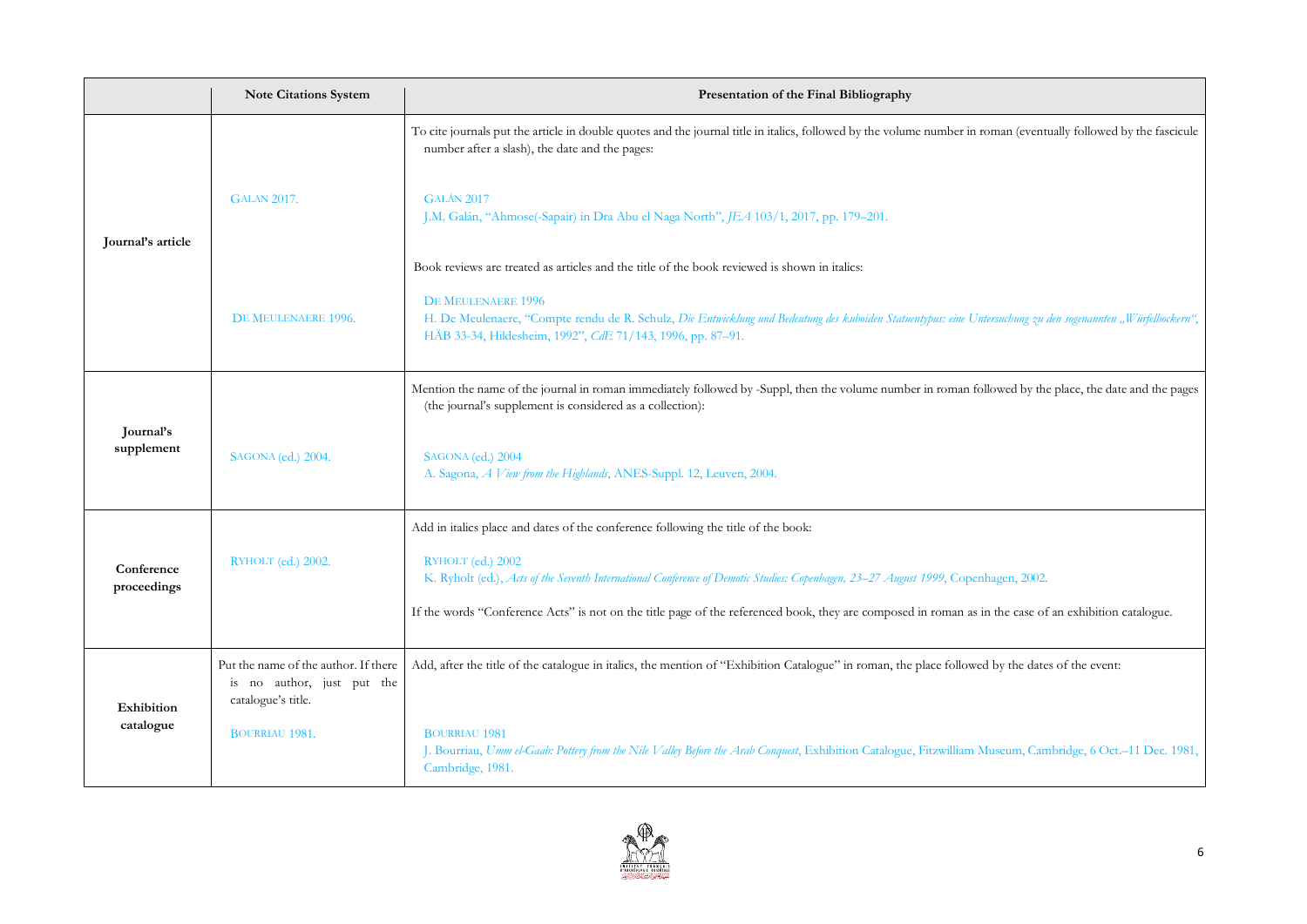# A.W. Shorter, *Catalogue of Egyptian Religious Papyri in The British Museum: Copies of the Book PR(T)-M-HRW from the XVIIIth to the XXIIrd Dynasty*, part I:

e date, the page(s) and/or column(s), $*$  and

in italics followed by the date, the page(s)

cavation report, report, etc.), followed by the details that locate the item: name s, page or folio number(s).

|                                                             | <b>Note Citations System</b>                                                                                                                    | Presentation of the Final Bibliography                                                                                                                                                                                                                                                                                                                                   |
|-------------------------------------------------------------|-------------------------------------------------------------------------------------------------------------------------------------------------|--------------------------------------------------------------------------------------------------------------------------------------------------------------------------------------------------------------------------------------------------------------------------------------------------------------------------------------------------------------------------|
| Museum<br>catalogue                                         | SHORTER 1938.                                                                                                                                   | Specify the name of the museum in roman after the title of the catalogue:<br><b>SHORTER 1938</b><br>A.W. Shorter, Catalogue of Egyptian Religious Papyri in The British Museum: Copies of the Book PR(T)-M-HRW from the XVI.<br>Description of Papyri with Text, British Museum, London, 1938.                                                                           |
|                                                             | For dictionaries put the name of<br>the dictionary in italics, followed<br>by s.v. set in roman and the title<br>of the entry in double quotes: | When the author of the notice is unknown, put the name of the dictionary in in italics followed by the place, the date, the<br>the article's title after s.v.                                                                                                                                                                                                            |
|                                                             | The Oxford Dictionary of Art and<br>Artists, s.v. "Lithography".                                                                                | The Oxford Dictionary of Art and Artists, s.v. "Lithography"<br>The Oxford Dictionary of Art and Artists, Oxford, 2009, cols. a-b, s.v. "Lithography".                                                                                                                                                                                                                   |
| Dictionary article or<br>notice,<br>encyclopædia<br>article | For encyclopædias, put the author's<br>name and the date:                                                                                       | When the author's name is known, mention his name, then the title of the encyclopædia (or its abbreviation) in italics f<br>and/or column(s), $*$ and the article's title after s.v.                                                                                                                                                                                     |
|                                                             | ALTENMÜLLER 1977.                                                                                                                               | <b>ALTENMÜLLER 1977</b><br>B. Altenmüller, LÄ III, 1977, cols. 46-47, s.v. "Horus von Libyen".                                                                                                                                                                                                                                                                           |
|                                                             |                                                                                                                                                 | * The presentation of a notice per numbered column on a numbered page combines the two pieces of information:                                                                                                                                                                                                                                                            |
|                                                             |                                                                                                                                                 | p. 1656, col. b = p. 1656b                                                                                                                                                                                                                                                                                                                                               |
| <b>Scientific Archives</b>                                  |                                                                                                                                                 | For scientific archival material, provide the details that describe the item: author, title, type of document (excavation r<br>the document's nature (manuscript, photograph, map, etc.), and the original date if available. Then provide the deta<br>and location where the document is kept, collection name or piece number (if available), and call number, page or |
|                                                             | BRUYÈRE 1922-1925, p. 3.                                                                                                                        | <b>BRUYÈRE 1922-1925</b><br>B. Bruyère, Journal de fouille 1922-1923, 1924, 1925, field notebook, ms, 1922-1925, IFAO Archives, notebook DEM 1.                                                                                                                                                                                                                          |

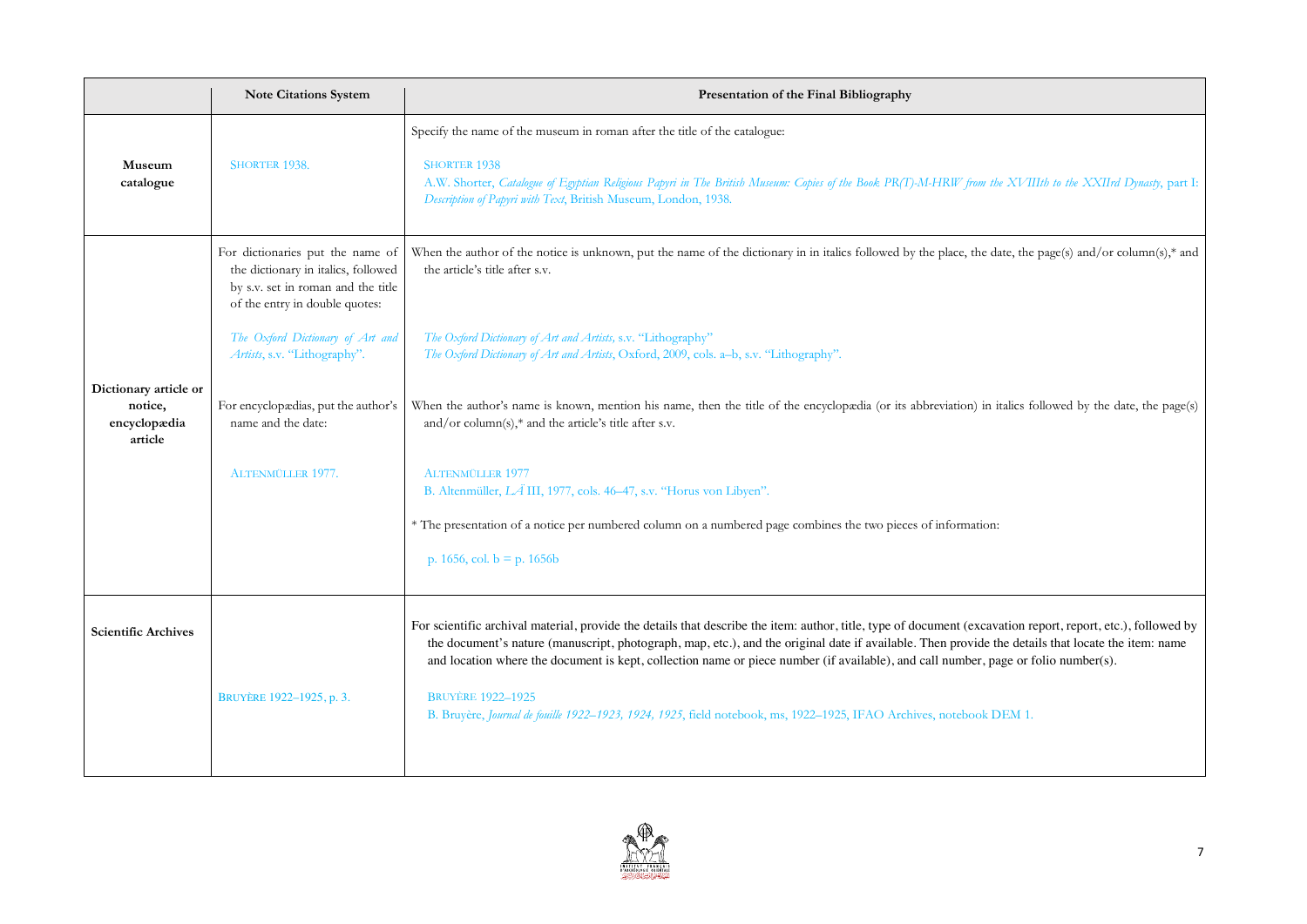A. Tooley, "Middle Kingdom Burial Customs: A Study of Wooden Models and Related Materials", PhD Thesis, University of Liverpool, 1989.

dan, 1937–1938", *JEA* 24/2, 1938, p. 151–

ecify the name of the website or publishing

|                                                                                                      | <b>Note Citations System</b>                                                                                  | Presentation of the Final Bibliography                                                                                                                                                                                                                                                        |
|------------------------------------------------------------------------------------------------------|---------------------------------------------------------------------------------------------------------------|-----------------------------------------------------------------------------------------------------------------------------------------------------------------------------------------------------------------------------------------------------------------------------------------------|
| Thesis or<br>dissertation                                                                            | TOOLEY 1989.                                                                                                  | Provide the thesis details (PhD Thesis/Master Degree, etc.), the full name of the university/institution, and the or<br>roman within double quotation marks:<br>TOOLEY 1989<br>A. Tooley, "Middle Kingdom Burial Customs: A Study of Wooden Models and Related Materials", PhD Thes           |
| <b>Excavation or</b><br>activity report                                                              | FAIRMAN 1938                                                                                                  | Adopt the format that applies to standard references:<br>FAIRMAN 1938<br>H.W. Fairman, "Preliminary Report on the Excavations at Sesebi (Sudla) and Amarah West, Anglo-Egyptian Suc<br>156.<br>If the report is not published by a publisher, specify the institute for which it was written. |
| <b>Online Publication</b><br>(any kind of<br>document:<br>monograph,<br>collective work,<br>article) | If possible, specify page and/or<br>paragraph number(s).                                                      | To cite electronic sources, put the author's name, italicised book's title, the collection, the place, the date, then spe<br>platform and the permanent URL:                                                                                                                                  |
|                                                                                                      | BUDGE 1914 (ed. 2005), p. 11,<br>par. 2.<br>Specify the page if it is a PDF:<br>BUDGE 1914 (ed. 2005), p. 11. | BUDGE 1914 (ed. 2005)<br>E.A.W. Budge, The Literature of the Ancient Egyptians (1914), London, 2005, http://www.gutenberg.org/files/15                                                                                                                                                        |



date of submission. Titles should be set in

E.A.W. Budge, *The Literature of the Ancient Egyptian*s (1914), London, 2005, http://www.gutenberg.org/files/15932/15932-h/15932-h.htm.